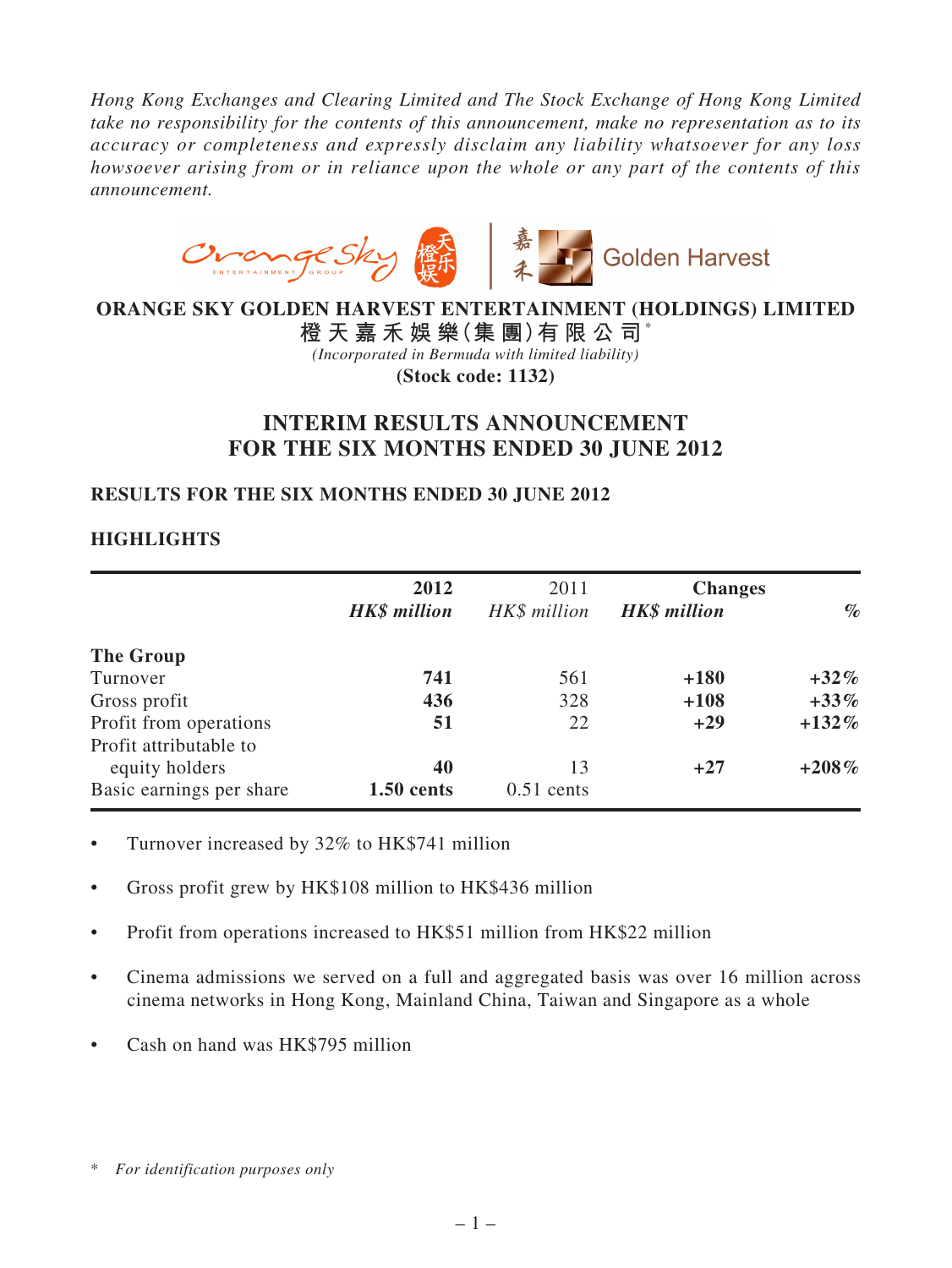### **INTERIM RESULTS**

The board (the "Board") of directors (the "Directors" and each a "Director") of Orange Sky Golden Harvest Entertainment (Holdings) Limited (the "Company") is pleased to announce the unaudited consolidated results of the Company and its subsidiaries (collectively, the "Group") for the six months ended 30 June 2012 together with the comparative figures for the preceding six months ended 30 June 2011. The consolidated results have been reviewed by the auditors and the audit committee of the Company (the "Audit Committee").

#### **CONSOLIDATED INCOME STATEMENT**

|                                           |                | <b>Six months</b> | Six months   |
|-------------------------------------------|----------------|-------------------|--------------|
|                                           |                | ended             | ended        |
|                                           |                | 30 June 2012      | 30 June 2011 |
|                                           | <b>Note</b>    | <b>HK\$'000</b>   | HK\$'000     |
|                                           |                | (Unaudited)       | (Unaudited)  |
| Turnover                                  | $\mathfrak{Z}$ | 740,836           | 561,038      |
| Cost of sales                             |                | (304, 645)        | (233, 435)   |
| <b>Gross profit</b>                       |                | 436,191           | 327,603      |
| Other revenue                             |                | 18,731            | 8,971        |
| Other net income                          |                | 8,150             | 7,739        |
| Selling and distribution costs            |                | (359, 318)        | (267, 269)   |
| General and administrative expenses       |                | (50, 195)         | (50, 372)    |
| Other operating expenses                  |                | (2,275)           | (4,272)      |
| <b>Profit from operations</b>             |                | 51,284            | 22,400       |
| Finance costs                             | 4(a)           | (12,520)          | (4, 448)     |
| <b>Profit before taxation</b>             | $\overline{4}$ | 38,764            | 17,952       |
| Income tax                                | 5              | 1,584             | (5,580)      |
| Profit for the period                     |                | 40,348            | 12,372       |
| <b>Attributable to:</b>                   |                |                   |              |
| Equity holders of the Company             |                | 40,095            | 13,180       |
| Non-controlling interests                 |                | 253               | (808)        |
|                                           |                | 40,348            | 12,372       |
| <b>Earnings per share</b><br><b>Basic</b> | 6              | 1.50 cents        | $0.51$ cents |
|                                           |                |                   |              |
| Diluted                                   |                | 1.50 cents        | $0.51$ cents |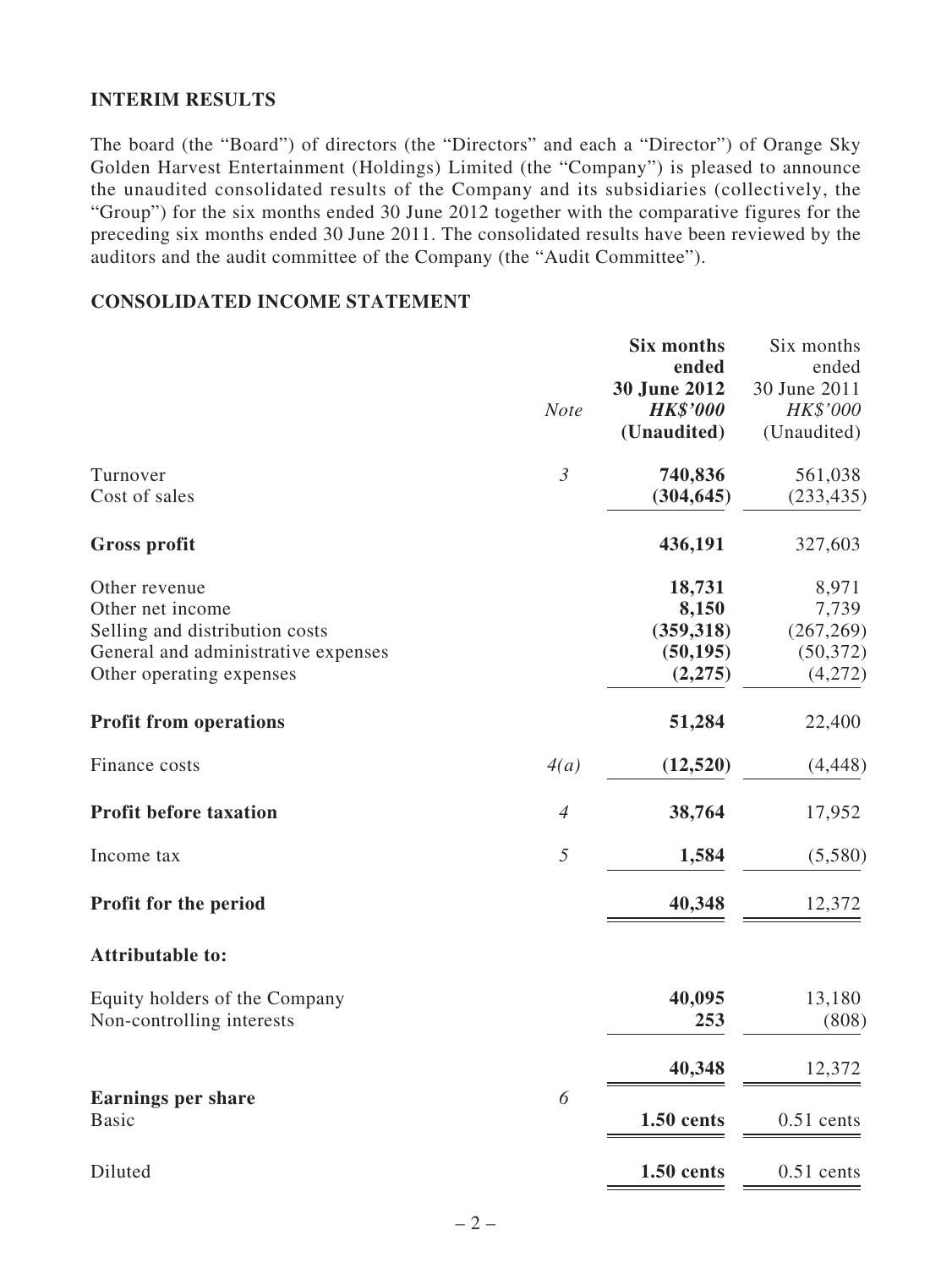# **CONSOLIDATED STATEMENT OF COMPREHENSIVE INCOME**

| ended<br>30 June 2012<br><b>HK\$'000</b><br>(Unaudited)<br>40,348<br>Profit for the period<br>Other comprehensive income for the period:<br>Exchange differences on translation of<br>financial statements of:<br>— overseas subsidiaries<br>(3,730)<br>2,856<br>— overseas jointly controlled entities<br>(874)<br>Available-for-sale equity securities:<br>— net movement in the fair value reserve<br>39,474<br>Total comprehensive income for the period<br>Total comprehensive income attributable to:<br>Equity holders of the Company<br>39,274<br>Non-controlling interests<br>200 | <b>Six months</b> | Six months   |
|--------------------------------------------------------------------------------------------------------------------------------------------------------------------------------------------------------------------------------------------------------------------------------------------------------------------------------------------------------------------------------------------------------------------------------------------------------------------------------------------------------------------------------------------------------------------------------------------|-------------------|--------------|
|                                                                                                                                                                                                                                                                                                                                                                                                                                                                                                                                                                                            |                   | ended        |
|                                                                                                                                                                                                                                                                                                                                                                                                                                                                                                                                                                                            |                   | 30 June 2011 |
|                                                                                                                                                                                                                                                                                                                                                                                                                                                                                                                                                                                            |                   | HK\$'000     |
|                                                                                                                                                                                                                                                                                                                                                                                                                                                                                                                                                                                            |                   | (Unaudited)  |
|                                                                                                                                                                                                                                                                                                                                                                                                                                                                                                                                                                                            |                   | 12,372       |
|                                                                                                                                                                                                                                                                                                                                                                                                                                                                                                                                                                                            |                   |              |
|                                                                                                                                                                                                                                                                                                                                                                                                                                                                                                                                                                                            |                   |              |
|                                                                                                                                                                                                                                                                                                                                                                                                                                                                                                                                                                                            |                   |              |
|                                                                                                                                                                                                                                                                                                                                                                                                                                                                                                                                                                                            |                   | 4,979        |
|                                                                                                                                                                                                                                                                                                                                                                                                                                                                                                                                                                                            |                   | 6,206        |
|                                                                                                                                                                                                                                                                                                                                                                                                                                                                                                                                                                                            |                   | 11,185       |
|                                                                                                                                                                                                                                                                                                                                                                                                                                                                                                                                                                                            |                   |              |
|                                                                                                                                                                                                                                                                                                                                                                                                                                                                                                                                                                                            |                   | 1,968        |
|                                                                                                                                                                                                                                                                                                                                                                                                                                                                                                                                                                                            |                   | 25,525       |
|                                                                                                                                                                                                                                                                                                                                                                                                                                                                                                                                                                                            |                   |              |
|                                                                                                                                                                                                                                                                                                                                                                                                                                                                                                                                                                                            |                   | 26,150       |
|                                                                                                                                                                                                                                                                                                                                                                                                                                                                                                                                                                                            |                   | (625)        |
| 39,474<br>Total comprehensive income for the period                                                                                                                                                                                                                                                                                                                                                                                                                                                                                                                                        |                   | 25,525       |

*Note:* There is no tax effect relating to the above components of the comprehensive income.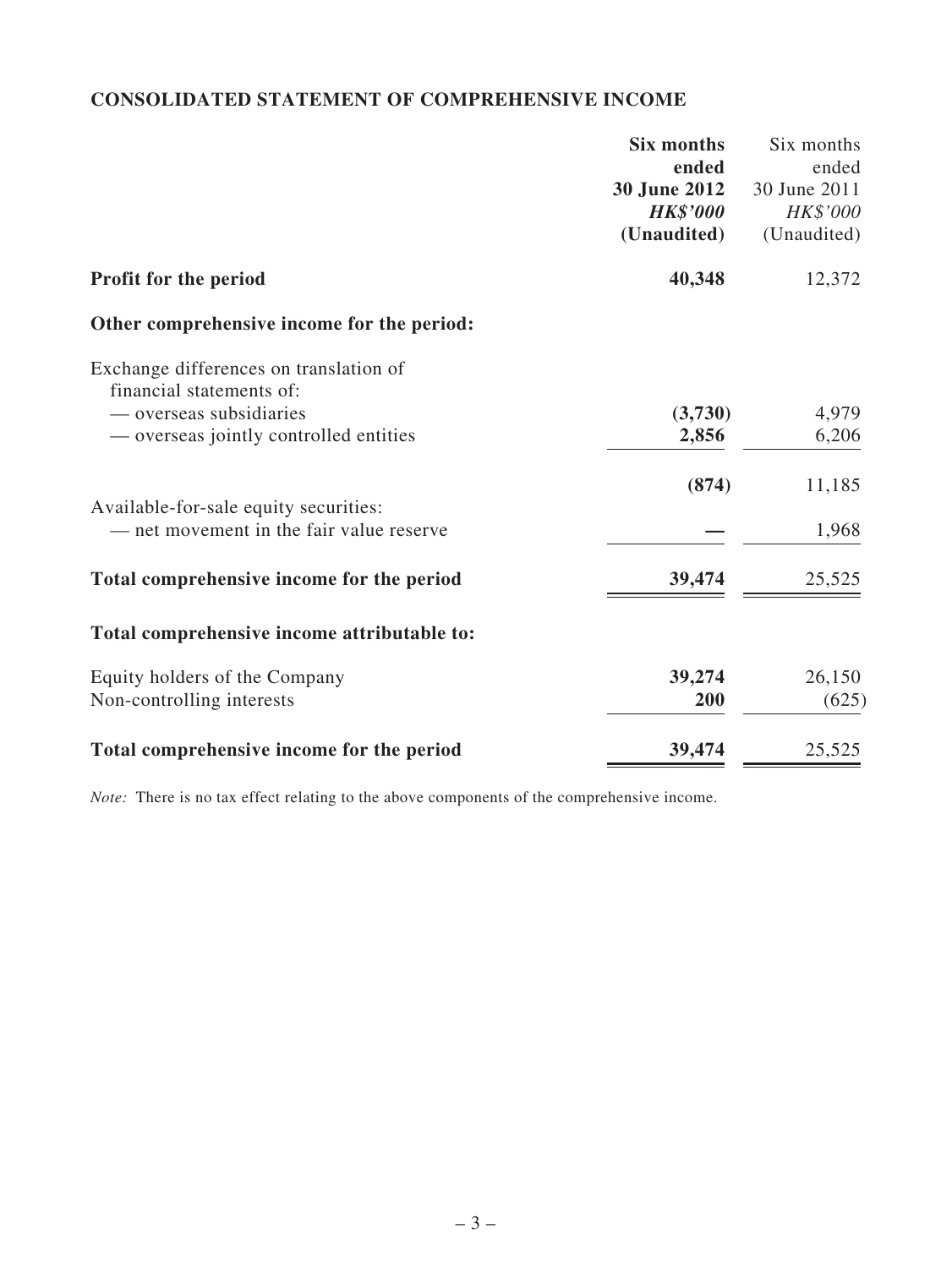# **CONSOLIDATED STATEMENT OF FINANCIAL POSITION**

|                                              |             | As at           | As at       |
|----------------------------------------------|-------------|-----------------|-------------|
|                                              |             | 30 June         | 31 December |
|                                              |             | 2012            | 2011        |
|                                              | <b>Note</b> | <b>HK\$'000</b> | HK\$'000    |
|                                              |             | (Unaudited)     | (Audited)   |
|                                              |             |                 |             |
| <b>Non-current assets</b>                    |             |                 |             |
| Fixed assets                                 |             | 1,225,020       | 1,206,446   |
| Available-for-sale equity securities         |             |                 | 149         |
| Prepaid rental                               |             | 26,950          | 28,472      |
| Club memberships                             |             | 2,490           | 2,490       |
| Rental and other deposits                    |             | 112,958         | 106,631     |
| Trademark                                    |             | 79,785          | 79,785      |
| Goodwill                                     |             | 73,658          | 73,658      |
| Deferred tax assets                          |             | 16,682          | 7,335       |
| Pledged bank deposits                        |             | 73,288          | 48,010      |
|                                              |             |                 |             |
|                                              |             | 1,610,831       | 1,552,976   |
|                                              |             |                 |             |
| <b>Current assets</b>                        |             |                 |             |
| Inventories                                  |             | 6,013           | 6,137       |
| Available-for-sale equity securities         |             |                 | 20,000      |
| Film rights                                  |             | 66,383          | 68,640      |
| Trade receivables                            | 7           | 76,315          | 84,226      |
| Other receivables, deposits and prepayments  |             | 158,504         | 133,043     |
| Amounts due from jointly controlled entities |             | 1,469           | 200         |
| Deposits and cash                            |             | 794,958         | 705,664     |
|                                              |             | 1,103,642       | 1,017,910   |
| <b>Current liabilities</b>                   |             |                 |             |
| <b>Bank</b> loans                            |             | 202,280         | 127,252     |
| Trade payables                               | 8           | 117,678         | 120,205     |
| Other payables and accrued charges           |             | 190,788         | 205,920     |
| Obligations under finance lease              |             | 725             |             |
| Deferred revenue                             |             | 156,771         | 153,199     |
| Taxation payable                             |             | 27,063          | 29,778      |
|                                              |             |                 |             |
|                                              |             | 695,305         | 636,354     |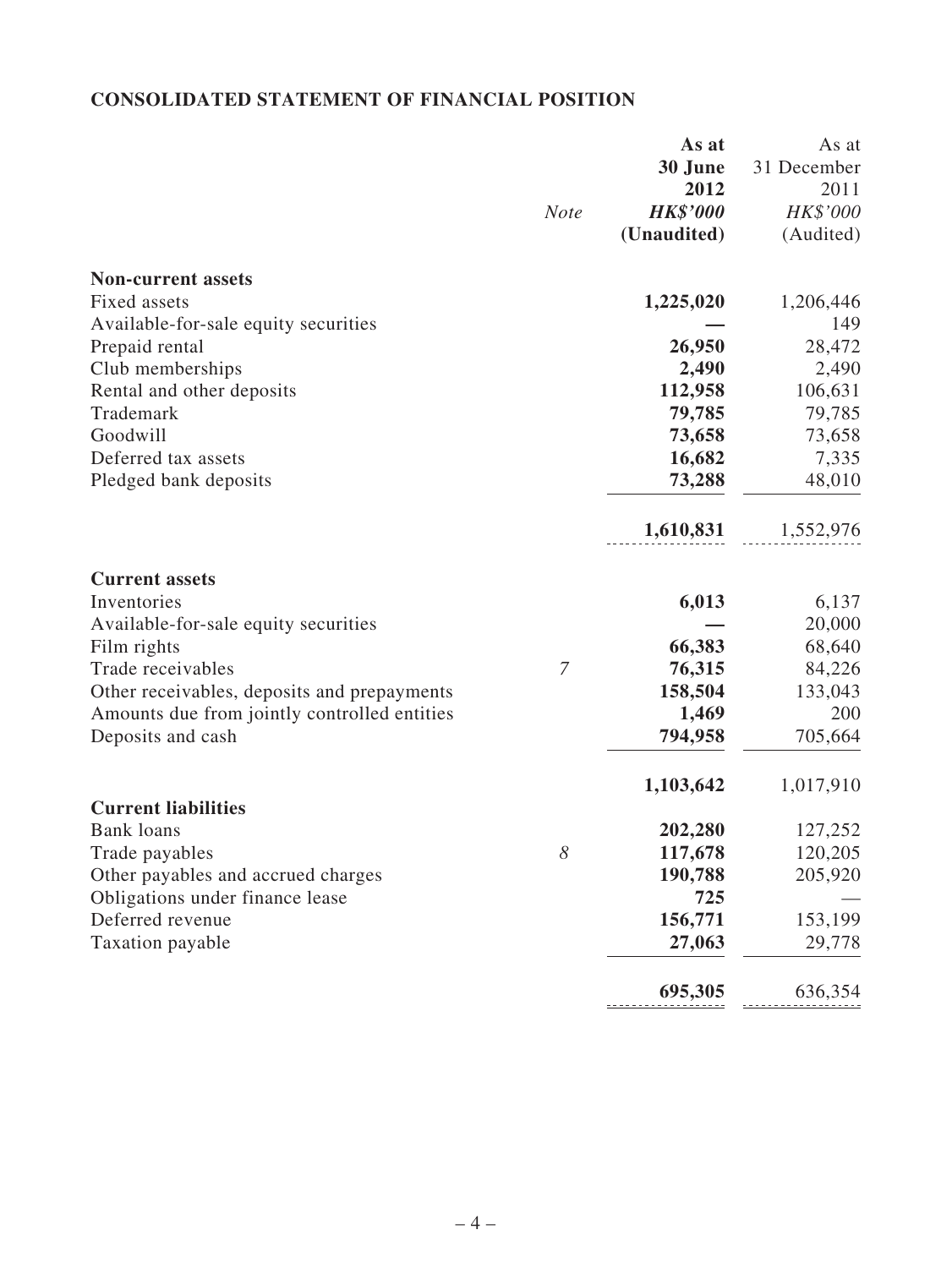|                                                |             | As at           | As at       |
|------------------------------------------------|-------------|-----------------|-------------|
|                                                |             | 30 June         | 31 December |
|                                                |             | 2012            | 2011        |
|                                                | <b>Note</b> | <b>HK\$'000</b> | HK\$'000    |
|                                                |             | (Unaudited)     | (Audited)   |
| <b>Net current assets</b>                      |             | 408,337         | 381,556     |
| <b>Total assets less current liabilities</b>   |             | 2,019,168       | 1,934,532   |
| <b>Non-current liabilities</b>                 |             |                 |             |
| <b>Bank</b> loans                              |             | 422,834         | 376,345     |
| Obligations under finance lease                |             | 1,648           |             |
| Deposits received                              |             | 8,689           | 9,891       |
| Deferred tax liabilities                       |             | 24,024          | 24,713      |
|                                                |             | 457,195         | 410,949     |
| <b>NET ASSETS</b>                              |             | 1,561,973       | 1,523,583   |
| <b>Capital and reserves</b>                    |             |                 |             |
| Share capital                                  |             | 267,982         | 268,419     |
| Reserves                                       |             | 1,285,133       | 1,245,425   |
| Total equity attributable to equity holders of |             |                 |             |
| the Company                                    |             | 1,553,115       | 1,513,844   |
| <b>Non-controlling interests</b>               |             | 8,858           | 9,739       |
| <b>TOTAL EQUITY</b>                            |             | 1,561,973       | 1,523,583   |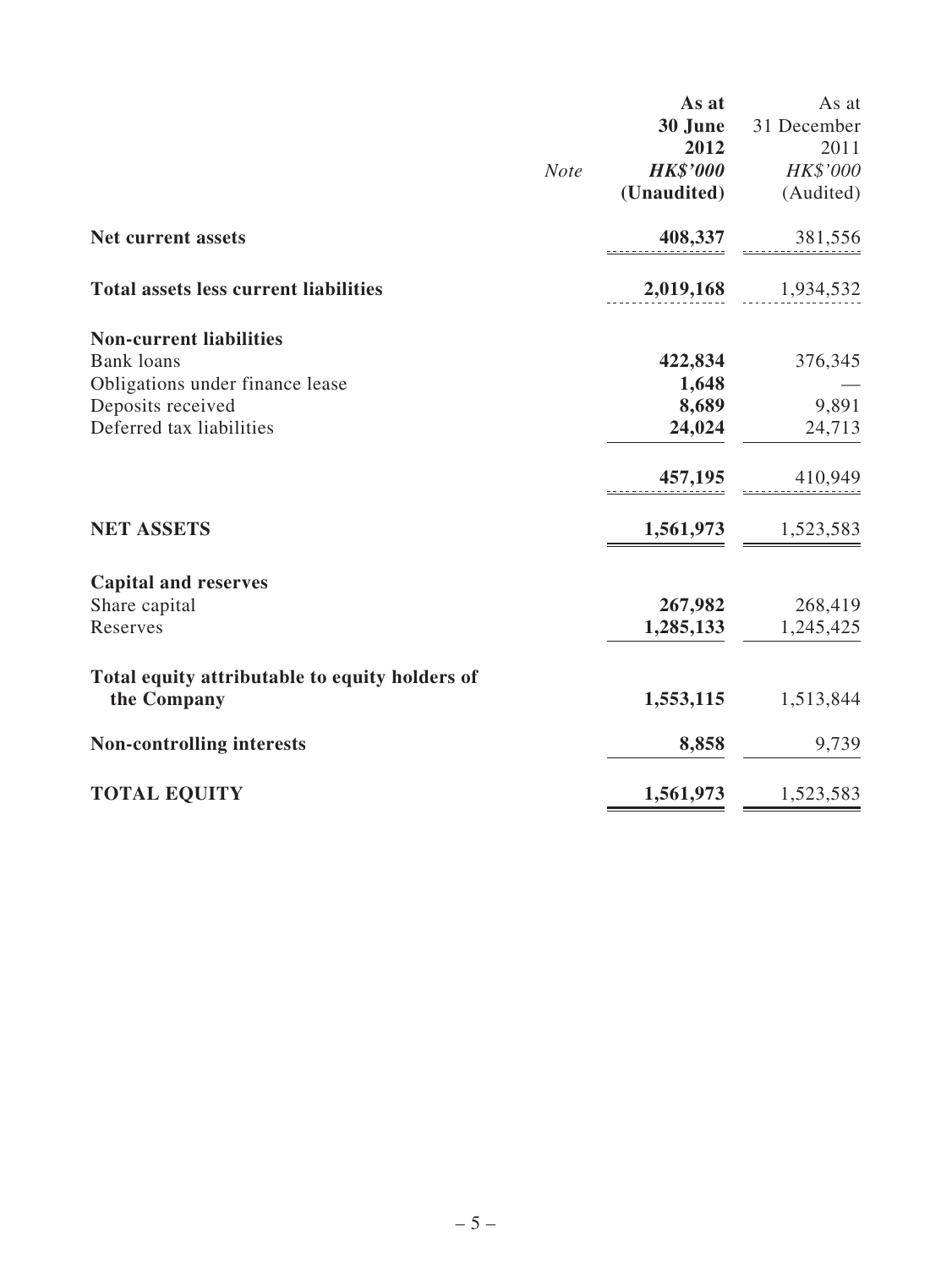### **NOTES TO THE UNAUDITED INTERIM FINANCIAL STATEMENTS**

#### **1 Basis of preparation**

These interim financial statements have been prepared in accordance with the applicable disclosure provisions of the Rules Governing the Listing of Securities on The Stock Exchange of Hong Kong Limited (the "Listing Rules") and Hong Kong Accounting Standard ("HKAS") 34, *Interim financial reporting*, issued by the Hong Kong Institute of Certified Public Accountants ("HKICPA").

These interim financial statements have been prepared in accordance with the same accounting policies adopted in the 2011 annual financial statements, except for the accounting policy changes that are expected to be reflected in the 2012 annual financial statements. Details of these changes in accounting policies are set out in note 2.

The preparation of these interim financial statements in conformity with HKAS 34 requires management to make judgements, estimates and assumptions that affect the application of policies and reported amounts of assets and liabilities, income and expenses on a year to date basis. Actual results may differ from these estimates.

These interim financial statements contain condensed consolidated financial statements and selected explanatory notes. The notes include an explanation of events and transactions that are significant to an understanding of the changes in financial position and performance of the Company and the Group since the 2011 annual financial statements. The condensed consolidated interim financial statements and notes thereon do not include all of the information required for full set of financial statements prepared in accordance with Hong Kong Financial Reporting Standards ("HKFRSs").

These interim financial statements are unaudited, but have been reviewed by KPMG in accordance with Hong Kong Standard on Review Engagements 2410, *Review of interim financial information performed by the independent auditor of the entity*, issued by the HKICPA.

The financial information relating to the financial year ended 31 December 2011 that is included in the interim financial statements as being previously reported information does not constitute the Company's statutory financial statements for that financial year but is derived from those financial statements. Statutory financial statements for the year ended 31 December 2011 are available from the Company's registered office. The auditors have expressed an unqualified opinion on those financial statements in their report dated 26 March 2012.

#### **2 Changes in accounting policies**

The HKICPA has issued a few amendments to HKFRSs that are first effective for the current accounting period of the Group and the Company. None of the developments are relevant to the Group's interim financial statements and the Group has not applied any new standard or interpretation that is not yet effective for the current accounting period.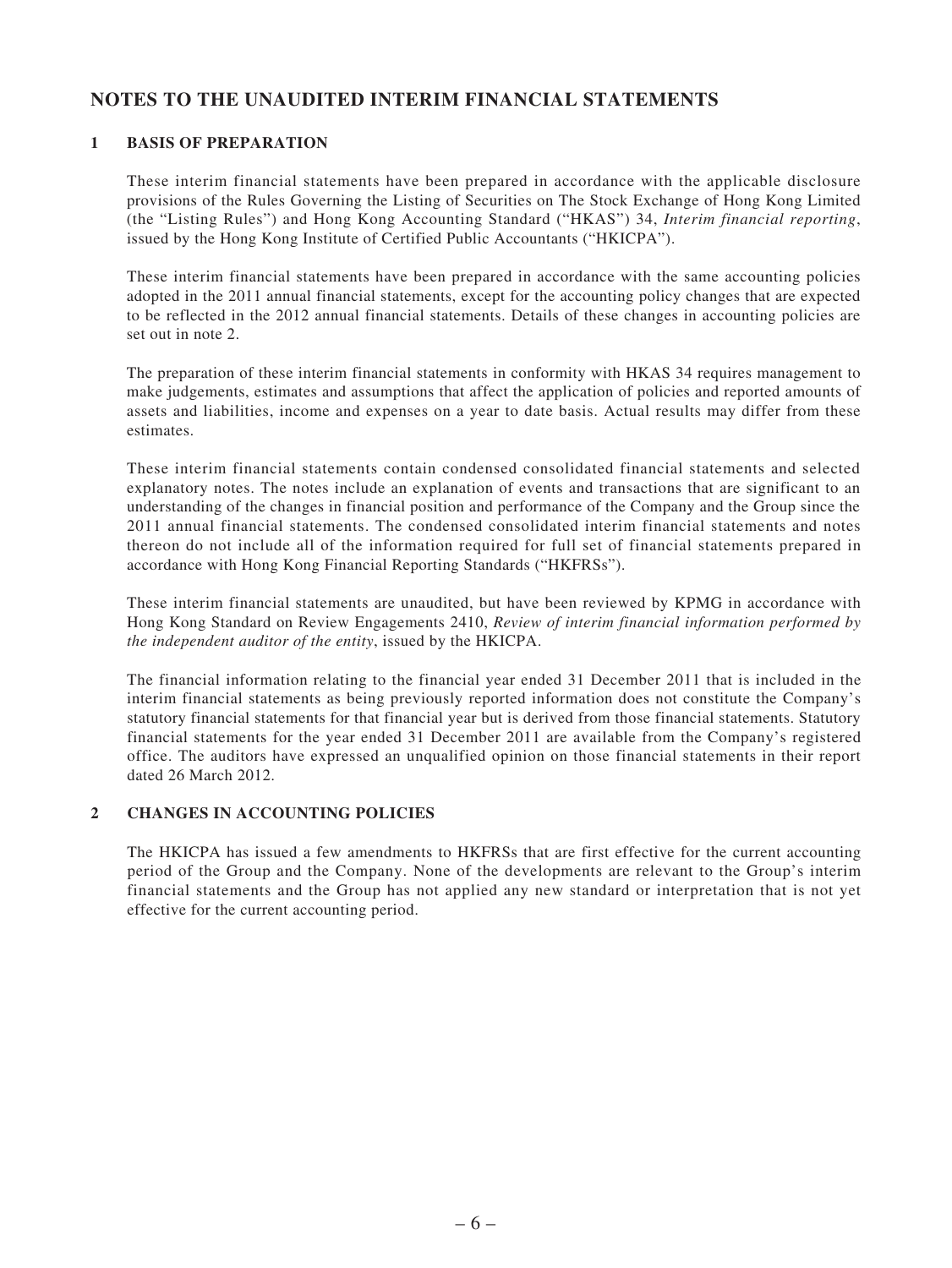#### **3 Segment reporting**

The Group manages its businesses by geography. In a manner consistent with the way in which information is reported internally to the Group's most senior executive management for the purposes of resources allocation and performance assessment, the Group has presented the following reportable segments. No operating segments have been aggregated to form the reportable segments, which are as follows:

- Hong Kong
- Mainland China
- **Taiwan**
- Singapore

The results of the Group's revenue from external customers for entities located in Hong Kong, Mainland China, Taiwan and Singapore are set out in the table below.

Each of the above reportable segments primarily derive their revenue from film exhibition, film and video distribution, film and television programme production, provision of advertising and consultancy services. For the purposes of assessing segment performance and allocating resources between segments, the Group's senior executive management monitors the revenue and results attributable to each reportable segment on the following bases:

#### **Segment revenue and results**

Revenue is allocated to the reporting segment based on the local entities' location of external customers. Expenses are allocated to the reportable segments with reference to sales generated by those segments and the expenses incurred by those geographical locations or which otherwise arise from the depreciation and amortisation of assets attributable to those segments.

The measure used for reporting segment profit is operating profit after taxation.

In addition to receiving segment information concerning operating profit after taxation, management is provided with segment information concerning revenue.

Management evaluates performance primarily based on operating profit including the proportionate consolidated results of jointly controlled entities of each segment. Intra-segment pricing is generally determined on an arm's length basis.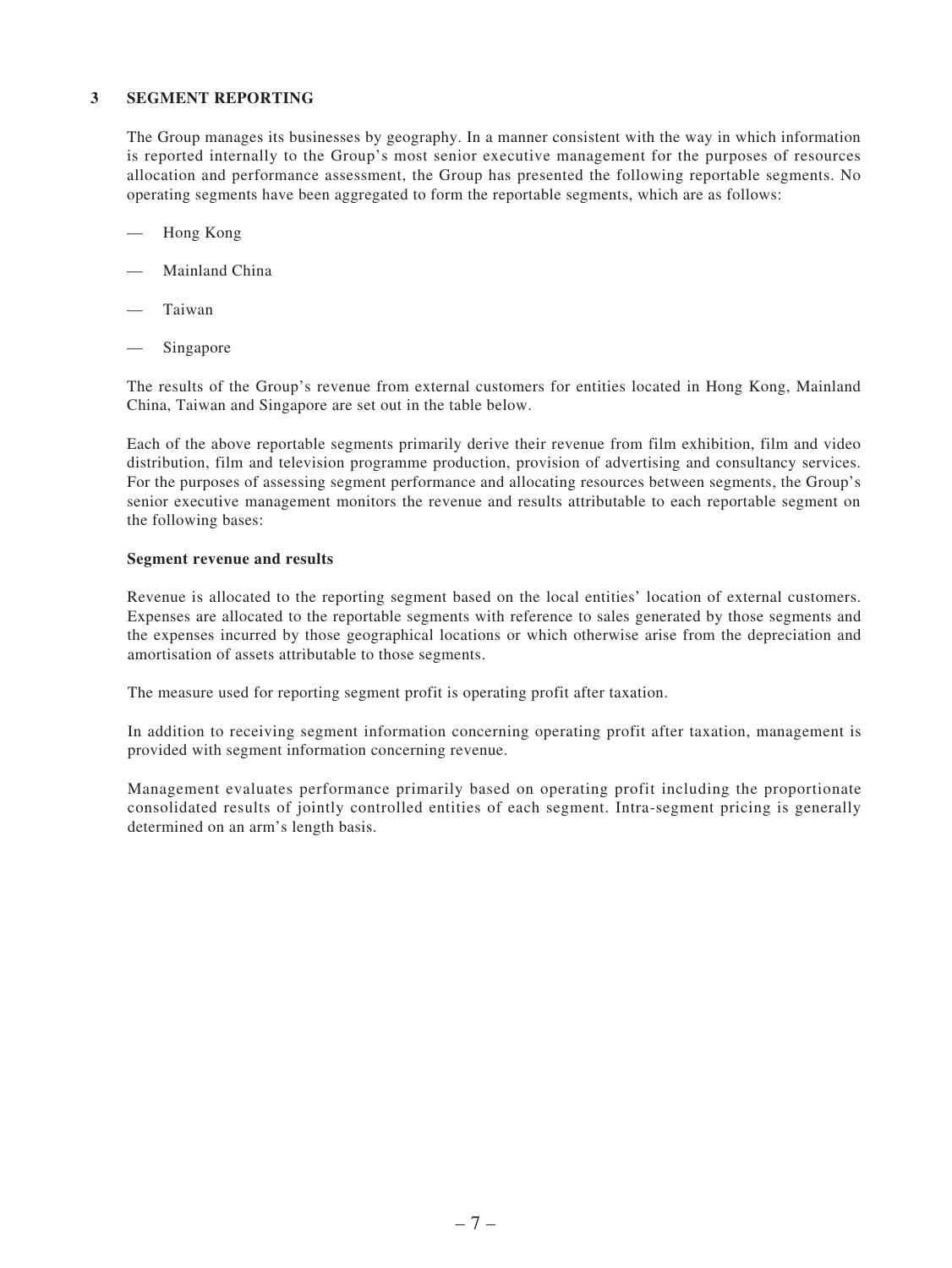Segment information regarding the Group's revenue and results by geographical market is presented below:

|                                                                                                                             | Six months ended 30 June (unaudited) |                           |                         |                       |                |                                  |                  |                                     |                                        |                                         |
|-----------------------------------------------------------------------------------------------------------------------------|--------------------------------------|---------------------------|-------------------------|-----------------------|----------------|----------------------------------|------------------|-------------------------------------|----------------------------------------|-----------------------------------------|
|                                                                                                                             |                                      | <b>Hong Kong</b>          |                         | <b>Mainland China</b> | Taiwan         |                                  | Singapore        |                                     |                                        | Consolidated                            |
|                                                                                                                             | 2012<br><b>HK\$'000</b>              | 2011<br>HK\$'000          | 2012<br><b>HK\$'000</b> | 2011<br>HK\$'000      | 2012           | 2011<br><b>HK\$'000</b> HK\$'000 | 2012             | 2011<br>HK\$'000 HK\$'000           | 2012<br><b>HK\$'000</b>                | 2011<br>HK\$'000                        |
| Segment revenue:                                                                                                            |                                      |                           |                         |                       |                |                                  |                  |                                     |                                        |                                         |
| Revenue from external customers<br>$-$ Exhibition<br>- Distribution and production<br>$-$ Corporate                         | 106,916<br>33,066<br>1,539           | 94,749<br>20,828<br>1,374 | 232,251<br>3,483        | 106,646<br>9,437      | 203,955<br>777 | 152,693<br>1,059                 | 168,888<br>8,336 | 173,148<br>8,705<br>$\qquad \qquad$ | 712,010<br>45,662<br>1,539             | 527,236<br>40,029<br>1,374              |
| Reportable segment revenue                                                                                                  | 141,521<br>$\overline{\phantom{a}}$  | 116,951                   | 235,734                 | 116,083               | 204,732        | 153,752                          | 177,224          | 181,853                             | 759,211                                | 568,639                                 |
| Reportable segment profit/(loss)                                                                                            | 18,188                               | 3,073                     | (7, 411)                | (12, 470)             | 21,302         | 15,424                           | 27,419           | 27,160                              | 59,498                                 | 33,187                                  |
| <b>Reconciliation — Revenue</b>                                                                                             |                                      |                           |                         |                       |                |                                  |                  |                                     |                                        |                                         |
| Reportable segment revenue<br>Elimination of intra-segment revenue<br>Other revenue<br>Others                               |                                      |                           |                         |                       |                |                                  |                  |                                     | 759,211<br>(5, 427)<br>(13,594)<br>646 | 568,639<br>(7, 777)<br>(7,992)<br>8,168 |
| Reconciliation - Profit before taxation                                                                                     |                                      |                           |                         |                       |                |                                  |                  |                                     | 740,836                                | 561,038                                 |
| Reportable profit from external customers<br>Unallocated operating expenses, net<br>Non-controlling interests<br>Income tax |                                      |                           |                         |                       |                |                                  |                  |                                     | 59,498<br>(19, 403)<br>253<br>(1,584)  | 33,187<br>(20,007)<br>(808)<br>5,580    |
| Profit before taxation                                                                                                      |                                      |                           |                         |                       |                |                                  |                  |                                     | 38,764                                 | 17,952                                  |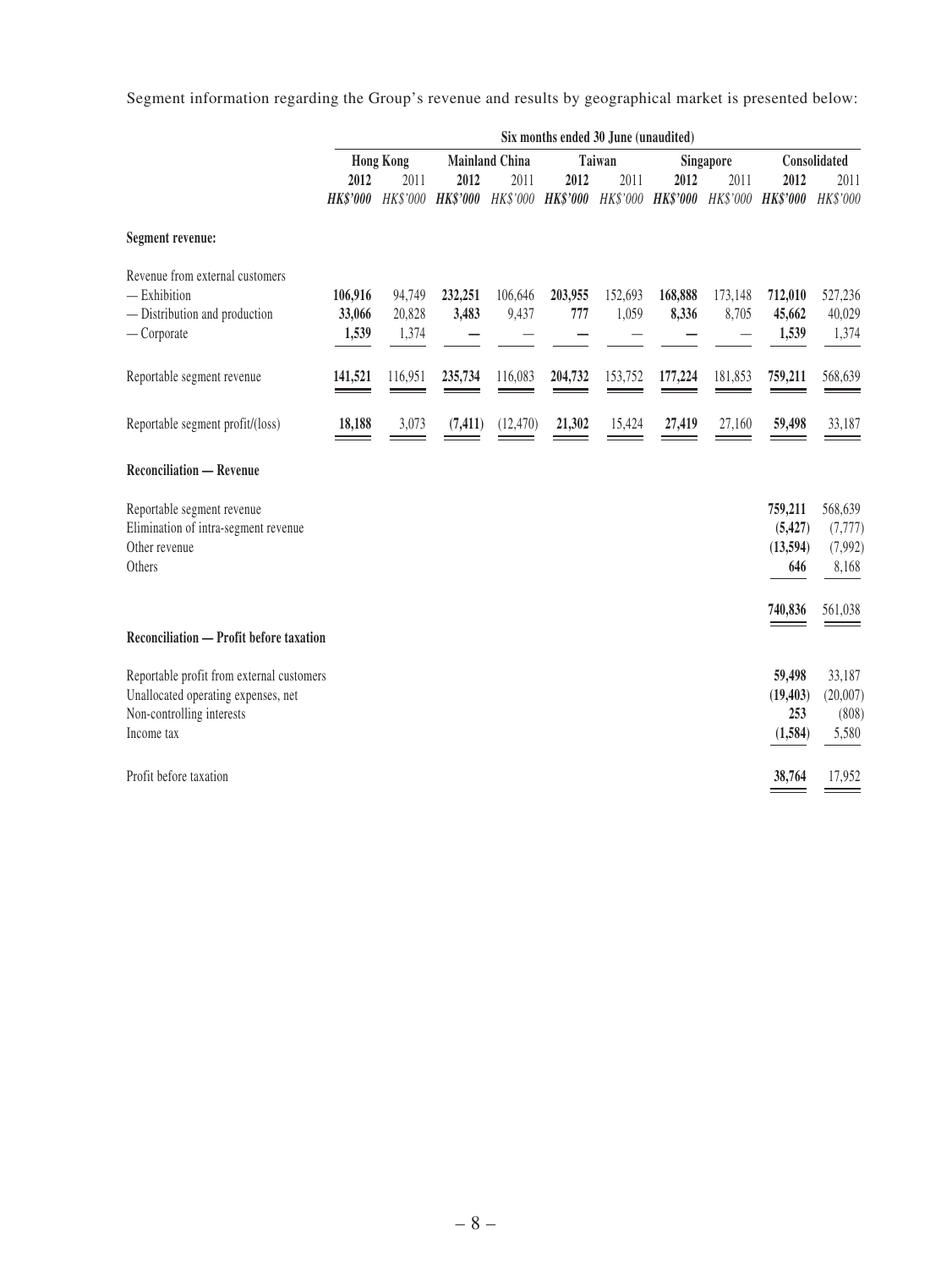#### **4 Profit before taxation**

Profit before taxation is arrived at after charging/(crediting):

| Six months                                                             | Six months   |
|------------------------------------------------------------------------|--------------|
| ended                                                                  | ended        |
| 30 June 2012                                                           | 30 June 2011 |
| <b>HK\$'000</b>                                                        | HK\$'000     |
| (Unaudited)                                                            | (Unaudited)  |
|                                                                        |              |
|                                                                        |              |
| 10,207                                                                 | 1,662        |
| 6,846                                                                  | 2,631        |
|                                                                        | 155          |
| 94                                                                     |              |
| 2,173                                                                  |              |
|                                                                        |              |
|                                                                        | 4,448        |
| (6,800)<br>Less: finance costs capitalised into leasehold improvement* |              |
| 12,520                                                                 | 4,448        |
|                                                                        | 19,320       |

\* The finance costs have been capitalised at rates ranging from 5.25% to 8.46% per annum (six months ended 30 June 2011: Nil).

#### **(b) Other items**

| Cost of inventories                                       | 21,574  | 17,939  |
|-----------------------------------------------------------|---------|---------|
| Cost of services provided                                 | 265,551 | 205,141 |
| Depreciation of fixed assets                              | 59,587  | 41,889  |
| Amortisation of film rights                               | 17,520  | 10,355  |
| Impairment losses on available-for-sale equity securities |         | 614     |
| Fair value loss on a derivative financial instrument      |         | 1,663   |
| Gain on disposals of available-for-sale equity securities | (7,911) | (62)    |
| Loss on disposals of property, plant and equipment        | 1,748   | 1,154   |
| Exchange loss/(gain), net                                 | 6,305   | (4,715) |
| Interest income from bank deposits                        | (5,503) | (1,158) |
| Dividend income from a listed investment                  | (566)   | (330)   |

#### **(c) Other net income**

Included in other net income for the six months ended 30 June 2012 is an amount of HK\$6,089,000 representing the net settlement sum received by the Group in respect of a claim for damages against a landlord in Mainland China.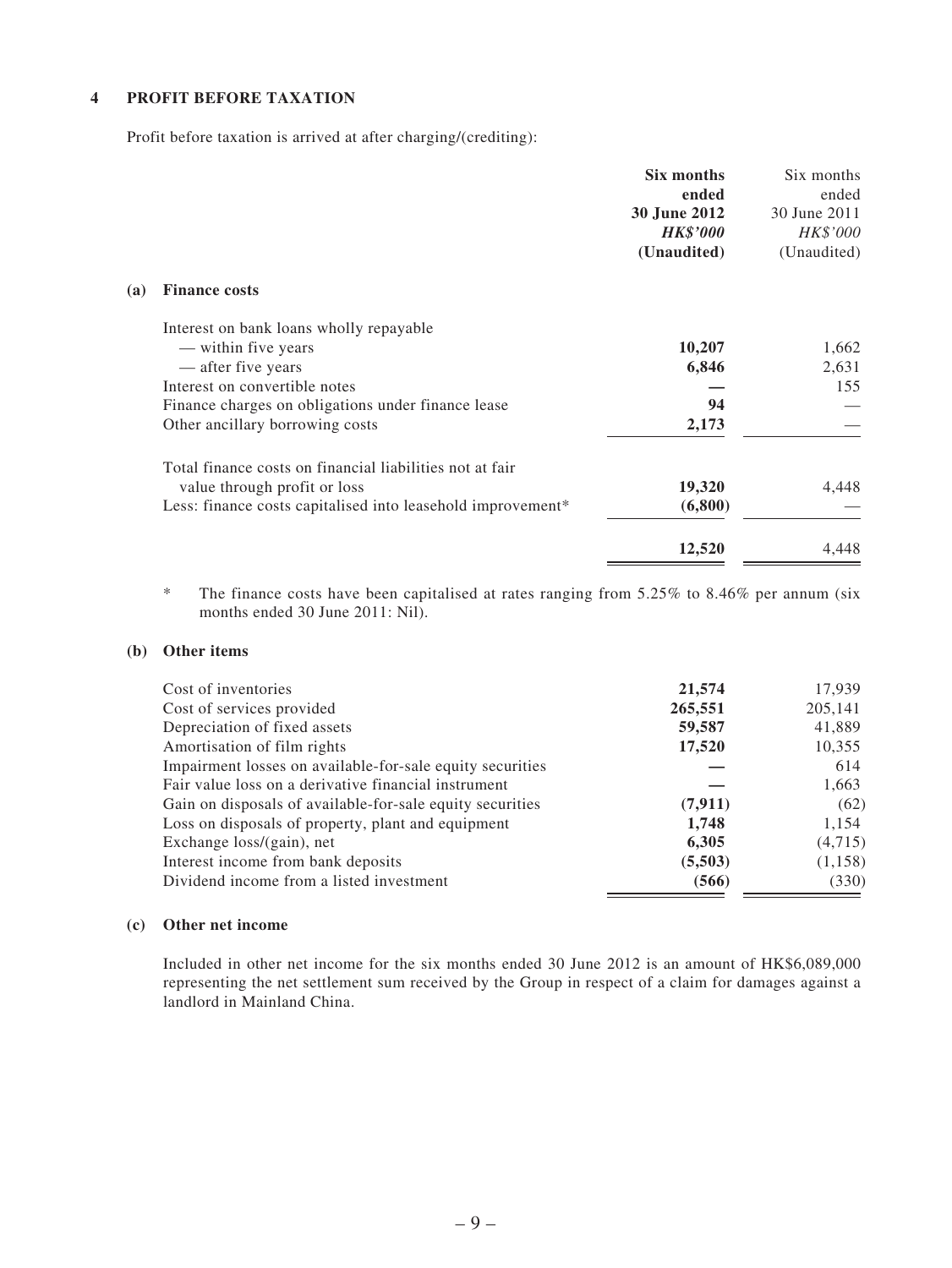#### **5 Income tax**

Taxation in the consolidated income statement represents:

|                                                    | Six months                      | Six months               |
|----------------------------------------------------|---------------------------------|--------------------------|
|                                                    | ended                           | ended                    |
|                                                    | 30 June 2012<br><b>HK\$'000</b> | 30 June 2011<br>HK\$'000 |
|                                                    | (Unaudited)                     | (Unaudited)              |
| Group                                              |                                 |                          |
| Current income tax                                 |                                 |                          |
| Provision for overseas tax                         | 7,204                           | 1,784                    |
| (Over)/under-provision in respect of prior periods | (47)                            | 80                       |
|                                                    | 7,157                           | 1,864                    |
| Deferred $tax -overse$                             |                                 |                          |
| Origination and reversal of temporary differences  | (8,912)                         | (3,093)                  |
|                                                    | (1,755)                         | (1,229)                  |
| Jointly controlled entities                        |                                 |                          |
| Current income tax                                 |                                 |                          |
| Provision for overseas tax                         | 8,707                           | 7,964                    |
| Over-provision in respect of prior periods*        | (6,989)                         | (704)                    |
|                                                    | 1,718                           | 7,260                    |
| Deferred $tax -overse$                             |                                 |                          |
| Origination and reversal of temporary differences  | (1, 547)                        | (451)                    |
|                                                    | 171                             | 6,809                    |
|                                                    | (1, 584)                        | 5,580                    |

\* The tax credit principally relates to settlement of a tax dispute and reversal of provisions made in prior periods due to the retrospective application of new tax legislation in Singapore.

The provision for Hong Kong Profits Tax for 2012 is calculated at 16.5% (2011: 16.5%) of the estimated assessable profits for the period.

Taxation for overseas subsidiaries and jointly controlled entities is charged at the appropriate current rates of taxation ruling in the relevant jurisdictions.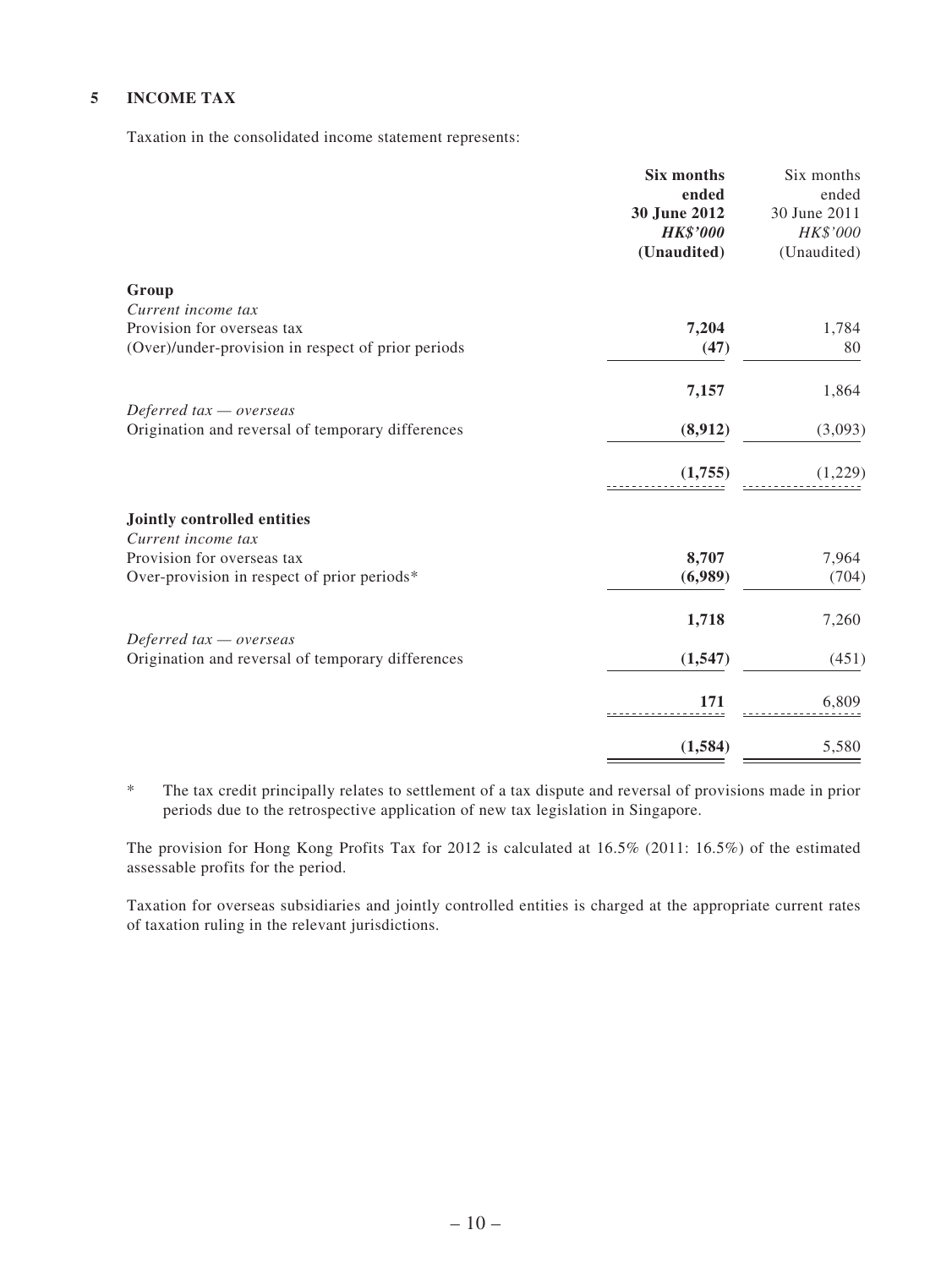#### **6 Earnings per share**

#### **(a) Basic earnings per share**

The calculation of basic earnings per share is based on the profit attributable to equity holders of the Company of HK\$40,095,000 (six months ended 30 June 2011: HK\$13,180,000) and the weighted average number of ordinary shares of 2,680,931,116 (2011: 2,568,520,573 shares) in issue during the period.

#### **(b) Weighted average number of ordinary shares (basic and diluted)**

|                                                                                                                          | 2012<br><b>Number of shares</b> Number of shares<br>(Unaudited) | 2011<br>(Unaudited)         |
|--------------------------------------------------------------------------------------------------------------------------|-----------------------------------------------------------------|-----------------------------|
| <b>Shares</b>                                                                                                            |                                                                 |                             |
| Issued ordinary shares as at 1 January<br>Effect of shares repurchased<br>Effect of convertible notes converted          | 2,684,194,248<br>(3,263,132)                                    | 2,543,739,900<br>24,780,673 |
| Weighted average number of ordinary shares (basic)<br>at 30 June                                                         | 2,680,931,116                                                   | 2,568,520,573               |
| Effect of dilution — weighted average number of<br>ordinary shares:                                                      |                                                                 |                             |
| Effect of deemed issue of shares under<br>the Company's share option scheme<br>Effect of conversion of convertible notes |                                                                 | 1,225,914<br>29,943,312     |
| Weighted average number of ordinary shares (diluted)<br>at 30 June                                                       | 2,680,931,116                                                   | 2,599,689,799               |

#### **(c) Diluted earnings per share**

There were no diluted potential shares in existence during the six months ended 30 June 2012. The calculation of diluted earnings per share for the six months ended 30 June 2011 was based on the profit attributable to equity holders of the Company of HK\$13,335,000 and the weighted average number of ordinary shares of 2,599,689,799, calculated as follows:

| Six months      |
|-----------------|
| ended           |
| 30 June 2011    |
| <i>HK\$'000</i> |
| (Unaudited)     |
| 13,180          |
|                 |
| 155             |
| 13,335          |
|                 |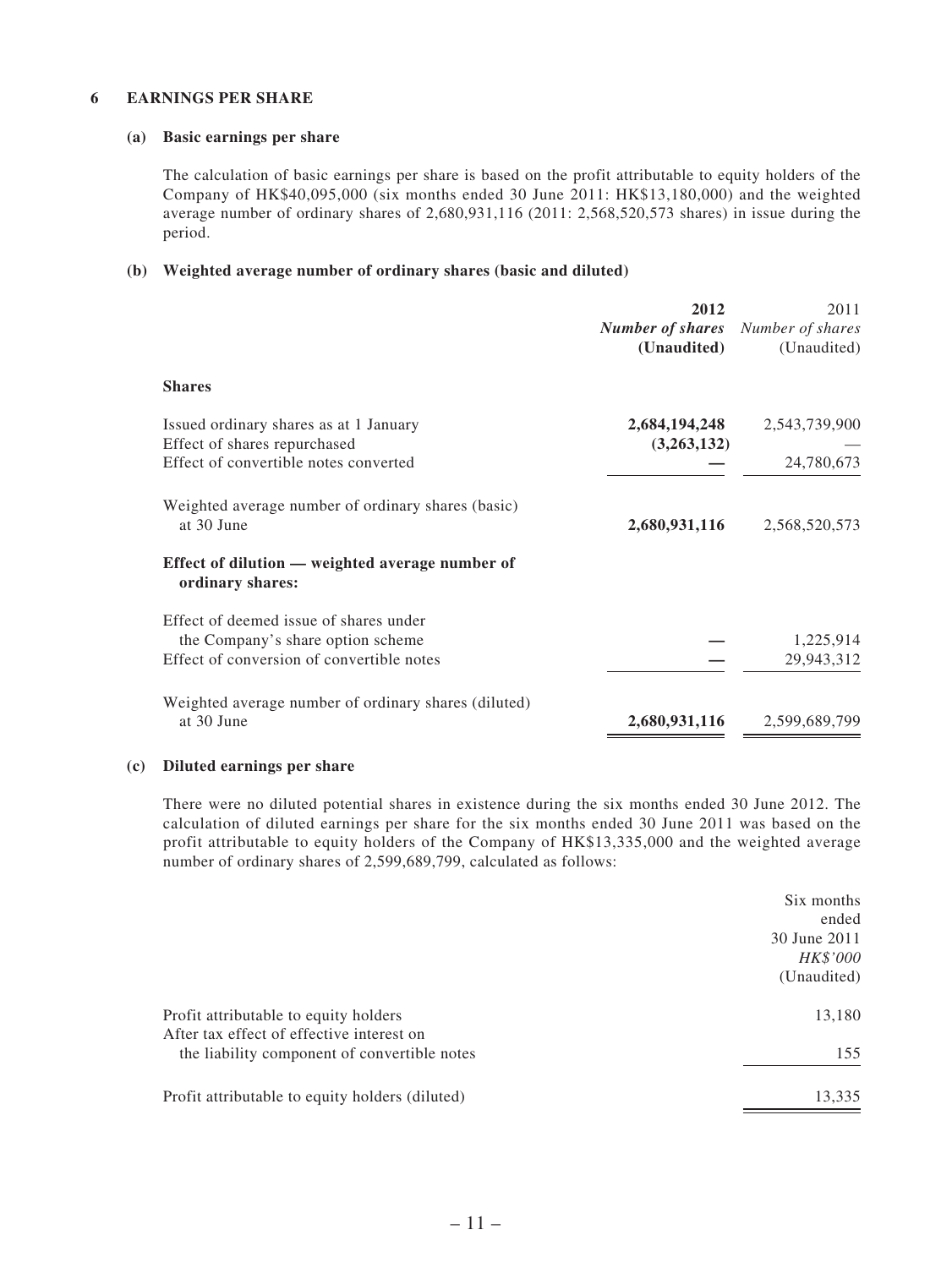#### **7 Trade receivables**

The Group usually grants credit periods ranging from one to three months. Each customer has a credit limit and overdue balances are regularly reviewed by management.

The ageing analysis of trade receivables (net of allowance for doubtful debts by transaction date) as of the end of the reporting period:

| As at           | As at       |
|-----------------|-------------|
| 30 June         | 31 December |
| 2012            | 2011        |
| (Unaudited)     | (Audited)   |
| <b>HK\$'000</b> | HK\$'000    |
| 67,116          | 82,187      |
| 3,488           | 1,622       |
| 5,711           | 417         |
| 76,315          | 84,226      |
|                 |             |

At 30 June 2012, trade receivables of the Group included amounts in total of HK\$1,799,000 (31 December 2011: HK\$1,601,000) due from related companies which were unsecured, interest-free and recoverable within one year.

#### **8 Trade payables**

The ageing analysis of trade payables as of the end of the reporting period:

|                       | As at           | As at       |
|-----------------------|-----------------|-------------|
|                       | 30 June         | 31 December |
|                       | 2012            | 2011        |
|                       | (Unaudited)     | (Audited)   |
|                       | <b>HK\$'000</b> | HK\$'000    |
| Current to 3 months   | 93,032          | 107,975     |
| Within 4 to 6 months  | 11,401          | 1,287       |
| Within 7 to 12 months | 2,690           | 1,049       |
| Over 1 year           | 10,555          | 9,894       |
|                       | 117,678         | 120,205     |

At 30 June 2012, trade payables of the Group included amounts in total of HK\$1,914,000 (31 December 2011: HK\$2,462,000) due to related companies which were unsecured, interest-free and repayable on demand.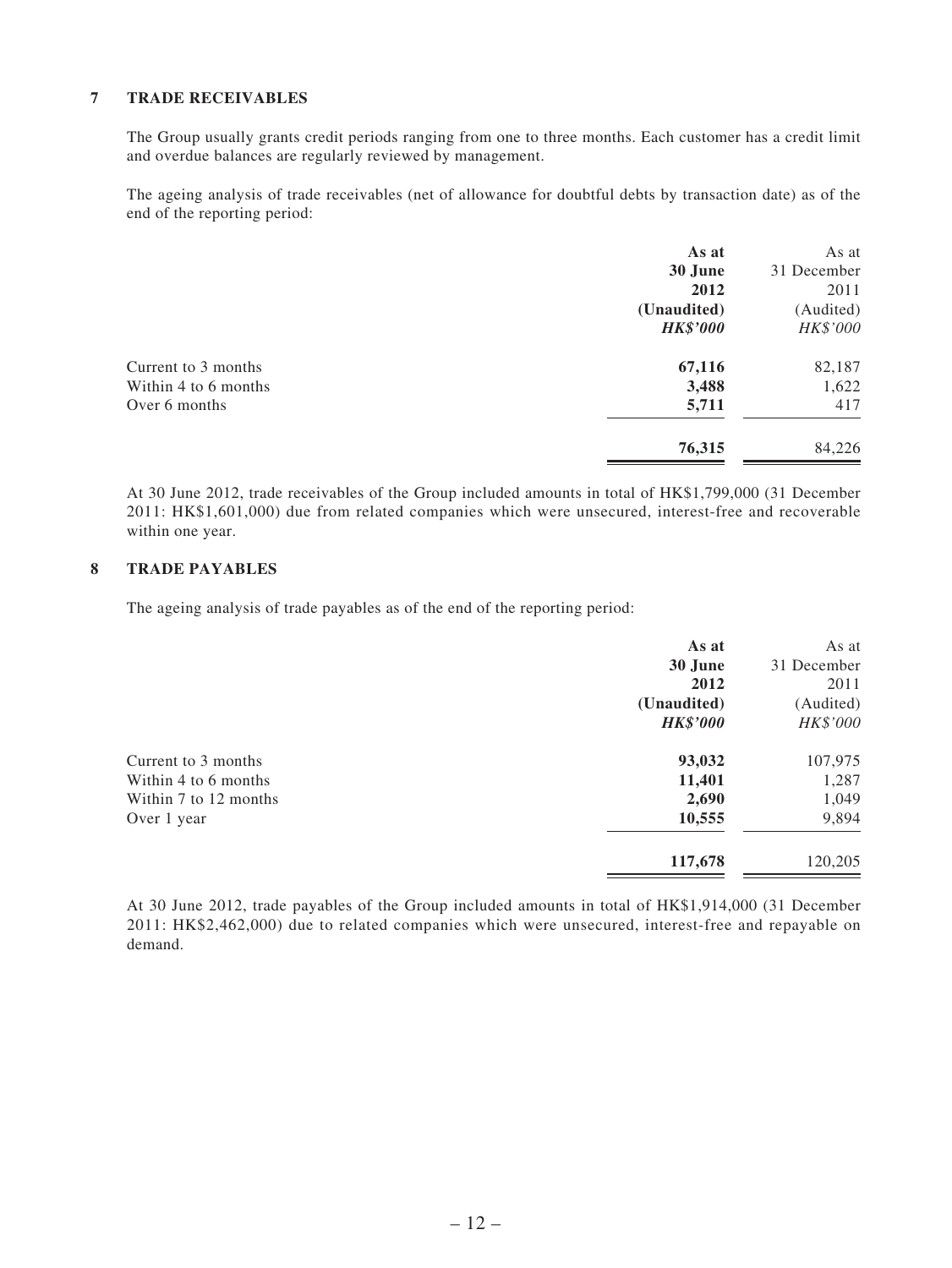# **MANAGEMENT DISCUSSION AND ANALYSIS**

#### **Operation and Financial Review**

The Group reported a net profit attributable to equity holders of HK\$40 million for the six months ended 30 June 2012, remarkably increased from HK\$13 million reported for the corresponding period a year ago by 208%. Riding on the favourable market conditions in the Group's operating territories and more 3D blockbusters released during the period, as well as contributions from new cinemas in Mainland China and Taiwan, the Group showed significant growth in the first half of 2012. Contributions from exhibition business across the regions were all improved this period even though the Group is facing keen competition in the industry.

The Group's turnover rose by 32% to HK\$741 million this period. During the period, box office receipts from the Group's multiplexes in Mainland China doubled, Vie Show in Taiwan recorded a substantial growth of 40% and Hong Kong's cinemas, excluding GH Hollywood closed in March 2011, also showed a 27% growth. On the other hand, box office receipts of Golden Village in Singapore recorded a slight decline due to temporary closure of a cinema for renovation during the period. However, the effect was compensated by settlement of a tax dispute and reversal of tax provisions made in prior years. Gross margin was maintained at about 58%. The Group's EBITD for the period amounted to HK\$105 million, representing an increase of HK\$42 million from the same period last year.

During the period, the Group recorded a net gain of HK\$4.6 million (after deductions of related expenses and tax expense) for settlement of a legal dispute in respect of a lease agreement in relation to a cinema site in Hangzhou. The Group also disposed of certain equity securities and recorded a gain of HK\$7.9 million during the period.

As of 30 June 2012, cash on hand of the Group amounted to HK\$795 million (31 December 2011: HK\$706 million). The Group's gearing ratio increased to about 23.1% as at 30 June 2012 (31 December 2011: 19.6%). It was mainly due to the increase in bank borrowings for the Group's development of cinema networks in our operating territories. The Group spent around HK\$115 million for fixed assets additions during the period.

### **Business Review**

#### *Film Exhibition*

During the six months ended 30 June 2012, the Group opened 6 cinemas with 46 screens in Mainland China and Taiwan. As of 30 June 2012, the Group operated 59 cinemas with 451 screens across Mainland China, Hong Kong, Taiwan and Singapore, significantly increased from 40 cinemas with 305 screens a year ago. The Group's cinemas served 16 million guests during the period, compared to 13 million guests for the same period last year. Gross box office receipts, on a full and aggregated basis, was registered at HK\$934 million, representing an impressive growth of 28% from same period last year. The major Hollywood blockbusters released this period were *Journey 2: The Mysterious Island, The Hunger Games, The Avengers, Men in Black 3, Titanic 3D* and *The Amazing Spider-Man*. The major Chineselanguage blockbusters were *Love In The Buff (*春嬌與志明*), A Simple Life (*桃姐*)* and *Love (*愛*)*.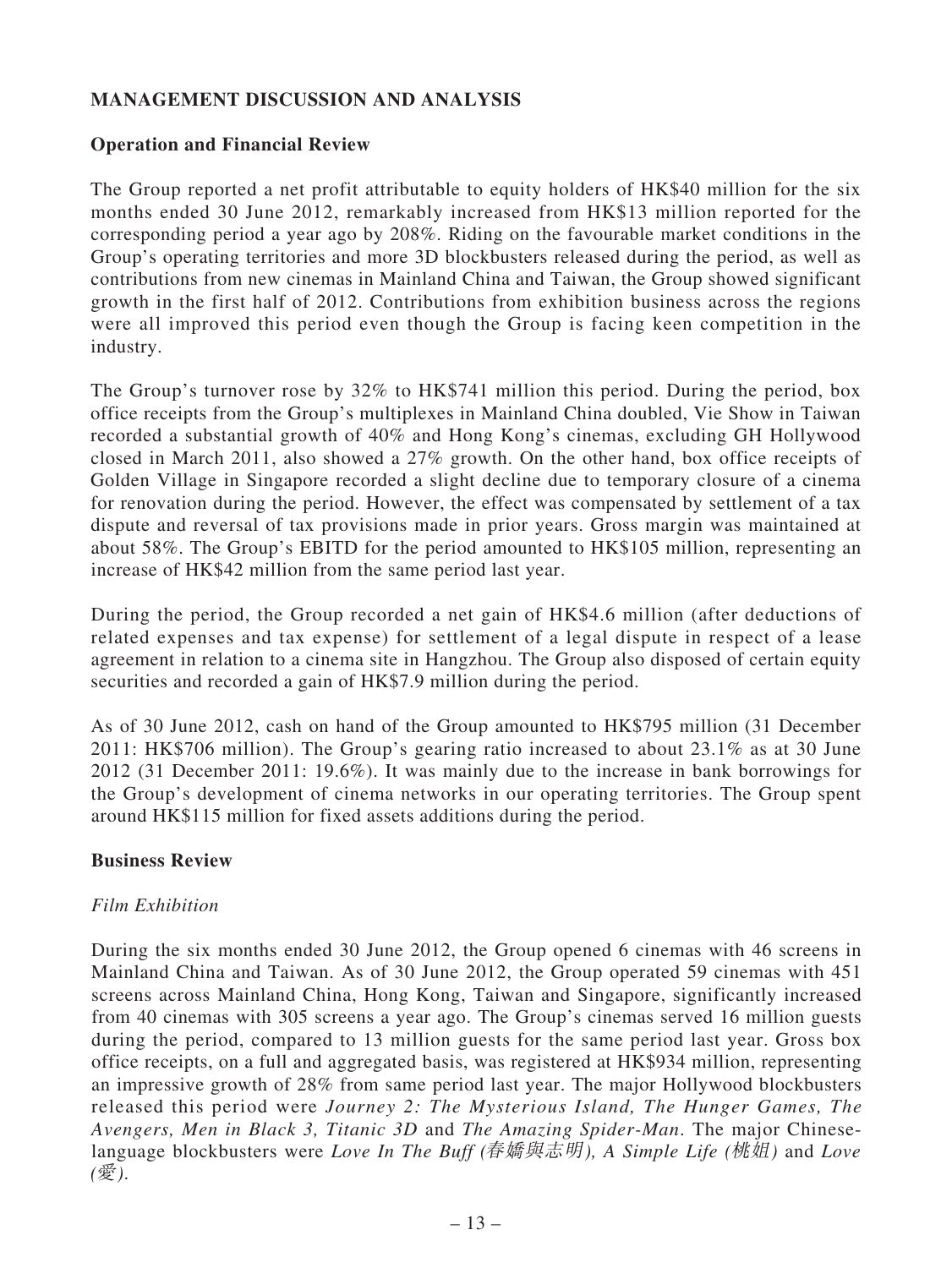#### **Operating Statistics of the Group's Cinemas**

*(For the six months ended 30 June 2012)*

|                                 | <b>Mainland</b><br>China | Hong<br>Kong | <b>Taiwan</b> | <b>Singapore</b> |
|---------------------------------|--------------------------|--------------|---------------|------------------|
| Number of cinemas*              | $32 \; (note)$           | 6            | 11            | 10               |
| Number of screens*              | 235                      | 26           | 109           | 81               |
| Admissions (million)            | 3.7                      | 1.4          | 6.7           | 4.3              |
| Net average ticket price (HK\$) | 44                       | 66           | 64            | 56               |

*\* as of 30 June 2012*

*Note:* 2 more cinemas in Mainland China are opened subsequent to 30 June 2012

The Group is committed to pursuing visual and audio effect perfection to improve the moviegoing experience for the Group's audiences. Currently, all screens in Mainland China, Hong Kong, Taiwan and Singapore have been fully installed digital equipment and over 50% of the Group's screens are 3D compatible. In Hong Kong, two more cinemas have been equipped Motion Chair D-BOX delivering extraordinary theatrical experience to audiences through its authentics motion effects synchronized with onscreen actions. In Taiwan, the Group is the exclusive digital IMAX® operator and has added one new digital IMAX® screen during the period. Currently, the Group has installed 100 sets of unprecedented SONY 4K Projection System in our Mainland China multiplexes and the Group believes these unrivalled visual effects will take the viewing experience to the next level.

### *Mainland China*

#### *Operating Statistics of the Group's Cinemas in Mainland China*

For the six months ended 30 June 2012, the market gross box office receipts from the urban areas in Mainland China increased by 42% to RMB8.1 billion while the Group's gross box office receipts generated by multiplexes in Mainland China doubled compared with same period a year ago. During the period, the Group opened 5 new cinemas with 38 screens in Beijing, Changzhou, Chengdu, Dalian and Xining. Thanks to the rich film line-up, growing demand for a high-quality entertainment experience and the Chinese government's favourable policies implemented, the Group's multiplexes in Mainland China served approximately 3.7 million patrons during the period, representing 90% growth from same period last year. The Group has slightly increased the average ticket price to make it competitive in the market. The Mainland China's cinema industry environment experienced severe competition in the first half of 2012. The contribution from the exhibition business in Mainland China to the Group is still under pressure in the early stage of operation.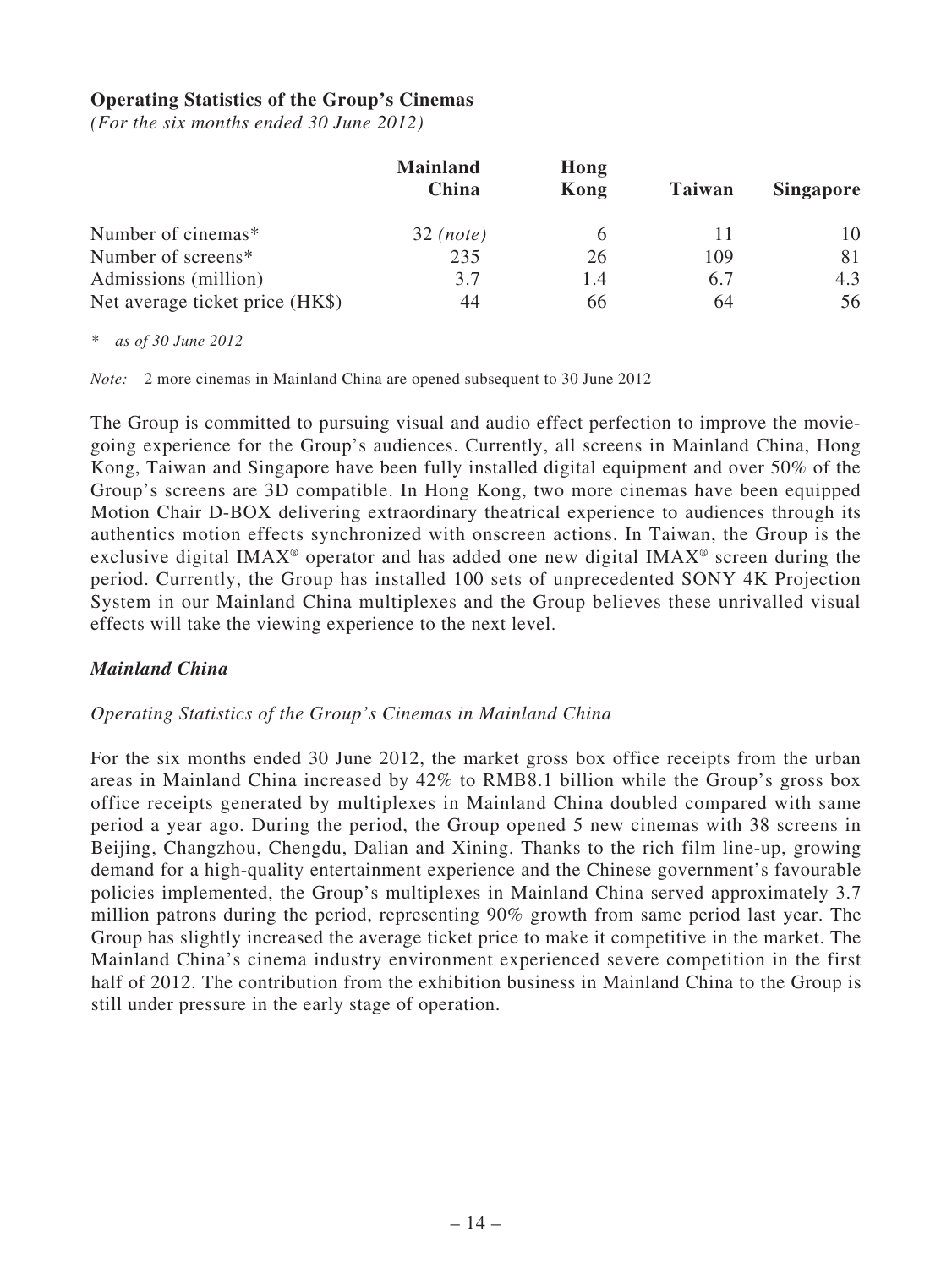# *Hong Kong*

### *Operating Statistics of the Group's Cinemas in Hong Kong*

During the period, Hong Kong market as a whole recorded box office receipts of HK\$754 million, up by 19% from HK\$633 million for the same period last year. The Group's cinemas in Hong Kong showed continuous improvement and recorded higher box office takings of HK\$93 million this period (30 June 2011: HK\$82 million) despite the closure of GH Hollywood at Diamond Hill on 30 March 2011. The Group is the first Hong Kong cinema to install Motion Chair D-Box. With the growing demand on theatrical exhibition technology and well-received Motion Chair D-Box introduced in GH Mongkok last year, the Group has further installed 74 D-Box Motion Chairs in GH Citywalk and Golden Gateway during the period. Excluding GH Hollywood, both the total box office receipts and admissions of the other six cinemas increased by approximately 27% and 17%, respectively. The Group expects to maintain a market share of around 12%.

#### *Taiwan*

#### *Operating Statistics of the Group's Cinemas in Taiwan*

Taipei City as a whole recorded market box office receipts of NTD1.76 billion for the six months ended 30 June 2012 (30 June 2011: NTD1.64 billion). The Group's 35.71%-owned Vie Show cinema circuit recorded 40% growth in both box office receipts and admissions as compared with same period last year. This was mainly due to the overwhelming success of several local Chinese-language films which achieved remarkable box office receipts in Taiwan, namely *Din Tao: Leader of the Parade (*陣頭*)* and *Love (*愛*)* and the good performance of two new cinemas opened last year. In April 2012, Vie Show opened its second cinema in Hsinchu with 8 screens at Big City. With the opening of this new cinema, the market share of Vie Show in Taiwan has increased to about 43% now. Vie Show is the exclusive digital IMAX® operator in Taiwan and has added one new digital IMAX® screen giving a total of six screens as at 30 June 2012. The Group's share of net profit for the period from Vie Show increased to HK\$21 million, up by 35% from last period's HK\$16 million.

### *Singapore*

### *Operating Statistics of the Group's Cinemas in Singapore*

Singapore market box office receipts totalled S\$95 million for the six months ended 30 June 2012, slightly up from S\$92 million for the same period last year. The Group's 50%-owned Golden Village cinema circuit maintained its leading position with a market share of 41% by reporting box office receipts of S\$39 million for the period (30 June 2011: S\$40 million). GV Jurong Point was closed down for renovation from February to April 2012 and it has affected the profit contribution to Group. However, GV Katong opened in December 2011 has performed well and partially offset the negative impact of the temporary closure of GV Jurong Point. Having taking into the consideration of tax credit resulted from settlement of a tax dispute and reversal of tax provisions made in prior years, the Group shared a net profit of HK\$25 million same as same period last year.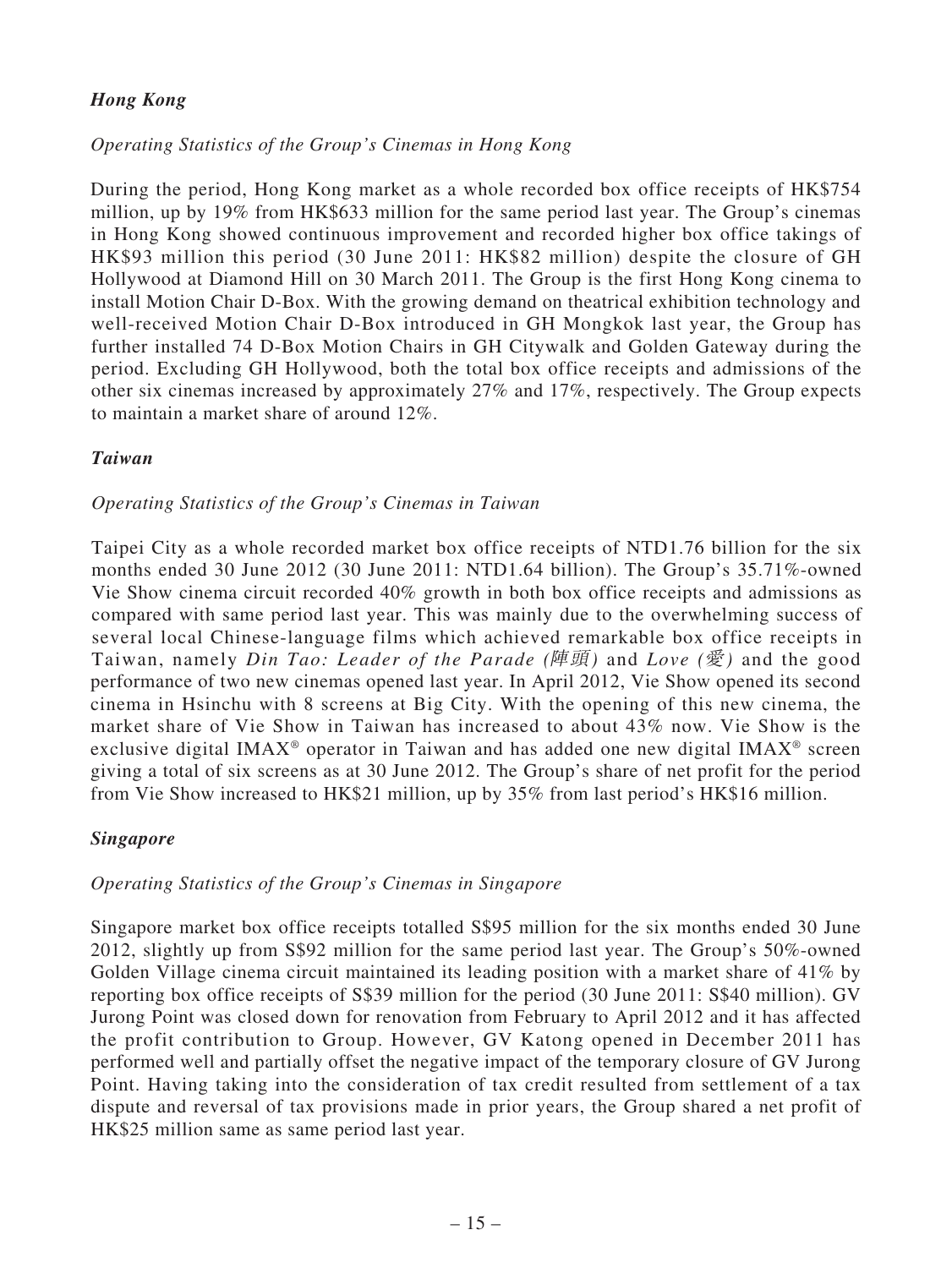### *Film & TV Programmes Distribution and Production*

For the six months ended 30 June 2012, the Group's film distribution and production business recorded revenue of HK\$46 million (30 June 2011: HK\$40 million). The Group distributed over 70 films in Mainland China, Hong Kong, Singapore and Taiwan (30 June 2011: over 70 films). The Group has fine-tuned its film distribution strategy to focus on releasing high quality selected non-Chinese language films and Chinese language films and TV drama series investment and co-production. The Group's film library of more than 140 films and TV titles with perpetual distribution rights continued contributing steady licensing income to the Group.

### **Prospects**

Looking ahead, the Group is optimistic that the market demand for high quality films will register sustained growth within emerging markets such as Mainland China. In addition to keeping up a fast pace of cinema openings in the Mainland China market and pursuing acquisition opportunities to further expand the Group's cinema portfolio in the Asia Pacific region, the Group will continue to solidify the business integration of its comprehensive film business and fine-tuning the overall business model. The Group has dedicated its efforts in strengthening and growing both the exhibition and distribution networks in territories with higher market potential and better returns, and eventually becoming a leading integrator of the movie entertainment industry across Asia.

As of 28 August 2012, the Group operated 34 cinemas with 248 screens in Mainland China and 11 cinemas with 77 screens were in various stages of internal decoration and are in the pipeline for opening. By the end of 2013, the Group expects to operate 71 cinemas with 523 screens in Beijing, Changsha, Changzhou, Chengdu, Chongqing, Dalian, Dongguan, Fushun, Guangzhou, Heifei, Huizhou, Jiashan, Linyi, Maanshan, Nanning, Nantong, Shanghai, Suzhou, Tangshan, Tianjin, Wuhan, Wuxi, Xian, Xuyu, Yancheng, Yangjiang and Zhuzhou based on lease agreements signed as of 28 August 2012, although the number may vary due to the actual handover date, the progress of internal decoration, application of relevant licenses and new lease agreements to be entered into during the period. In Singapore, the Group will open one new cinema with 6 screens at City Square Mall in the second half of 2012.

In view of the growing demand for Chinese-language films, the Group will continue to expand its distribution and production business. The Group will re-produce the classic film *Fly Me to Polaris* in the second half of 2012. This new *Fly Me to Polaris* will be directed by the original director, Mr Jingle Ma, and will adopt the Sony super high resolution 4K digital filming techniques, a pioneering attempt in Mainland China. The Group will also seek for opportunities to co-operate with Hollywood studios in film production activities and look for good scripts for Chinese language film and TV drama series co-production.

Currently, the Group has very strong liquidity and reasonable financial leverage. In order to cope with the rapid expansion, the Group will utilise the available bank loan facility to finance the cinema projects in Mainland China and other expansion investment opportunities. The management will closely monitor and maintain optimal gearing structure to limit the risk.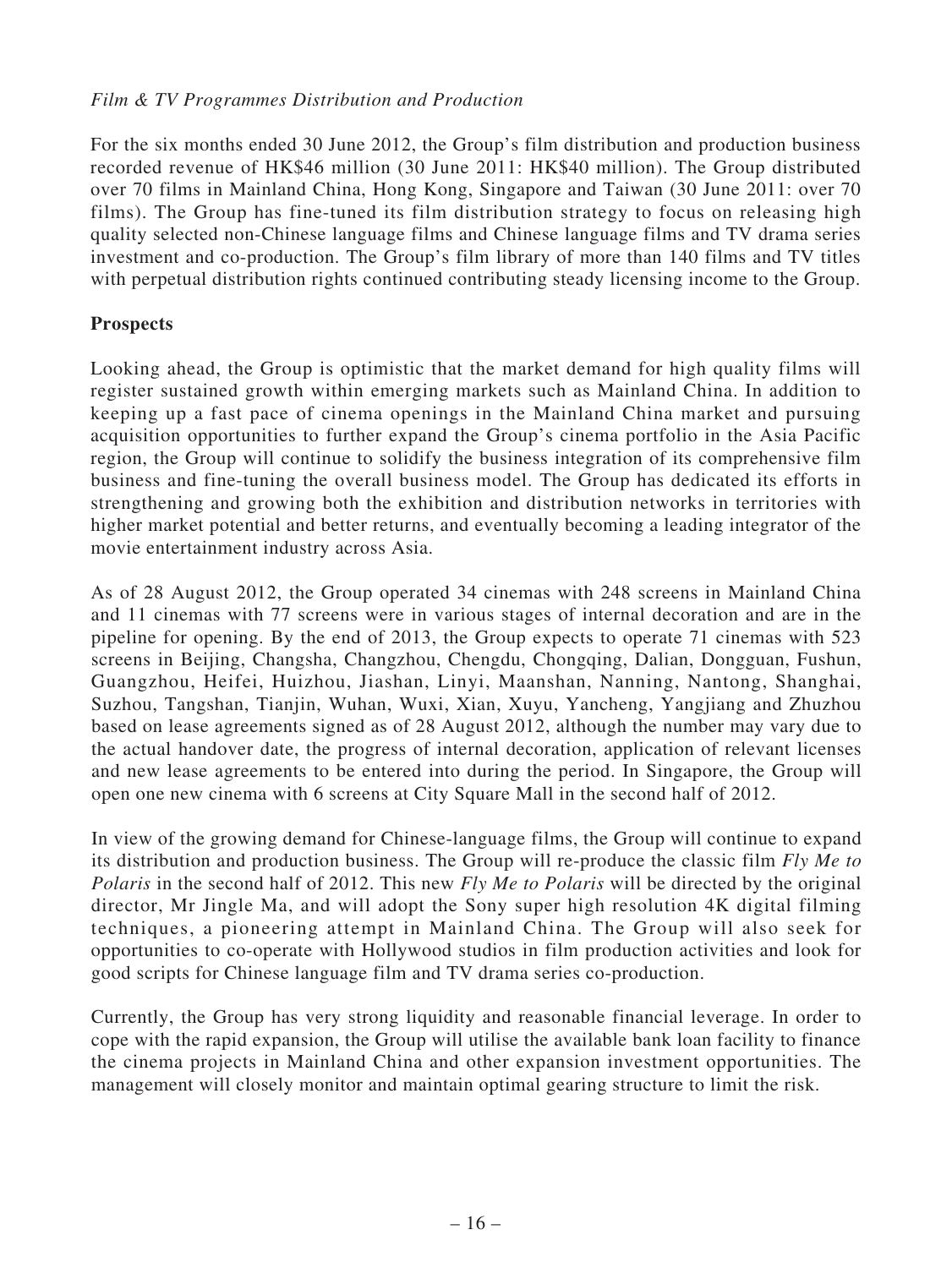# **Financial Resources and Liquidity**

As of 30 June 2012, the Group maintained a rich liquid fund with cash balance of HK\$795 million (31 December 2011: HK\$706 million) and had net current assets of HK\$408 million (31 December 2011: HK\$382 million). The Group's outstanding bank loans totalled HK\$625 million (31 December 2011: HK\$504 million). The significant increase in bank loans is to finance the cinema projects in Mainland China. During the six months ended 30 June 2012, the Group spent about HK\$115 million for fixed assets investment of which, approximately HK\$82 million was for the capital expenditure of the cinema projects in Mainland China. As of 30 June 2012, the Group's gearing ratio, calculated on the basis of external borrowings over total assets, was about 23.1% (31 December 2011: 19.6%). Management will continue to monitor the gearing structure and make adjustments if necessary in light of changes in the Group's development plan and economic conditions.

The Group's assets and liabilities are principally denominated in Hong Kong dollars and Renminbi except for certain assets and liabilities associated with the investments in Singapore and Taiwan. The overseas joint ventures of the Group are operating in their local currencies and subject to minimal exchange risk on their own. While for Hong Kong and Mainland China operations, due to the volatility of the currency market, management decided to maintain higher level of deposits in Renminbi, thus lowering the exposure to exchange risk. The Directors will continue to assess the exchange risk exposure and will consider possible hedging measures in order to minimise the risk at reasonable cost. The Group did not have any significant contingent liabilities as of 30 June 2012.

### **Employees and Remuneration Policies**

As at 30 June 2012, the Group had 1,362 (31 December 2011: 1,565) permanent employees. The Group remunerates its employees largely by reference to industry practice. In addition to salaries, commissions and discretionary bonuses, share options are granted to certain employees based on individual merit. The Group also operates a defined contribution retirement benefits scheme under the Mandatory Provident Fund Schemes Ordinance and as at 30 June 2012, there was no forfeited contribution arising from employees leaving the retirement benefit scheme.

### **REVIEW BY AUDIT COMMITTEE**

The Audit Committee has reviewed the accounting principles and practices adopted by the Group and discussed financial reporting matters including a review of the Group's interim financial statements for the six months ended 30 June 2012.

### **INTERIM DIVIDEND**

The Board does not recommend the payment of an interim dividend for the six months ended 30 June 2012.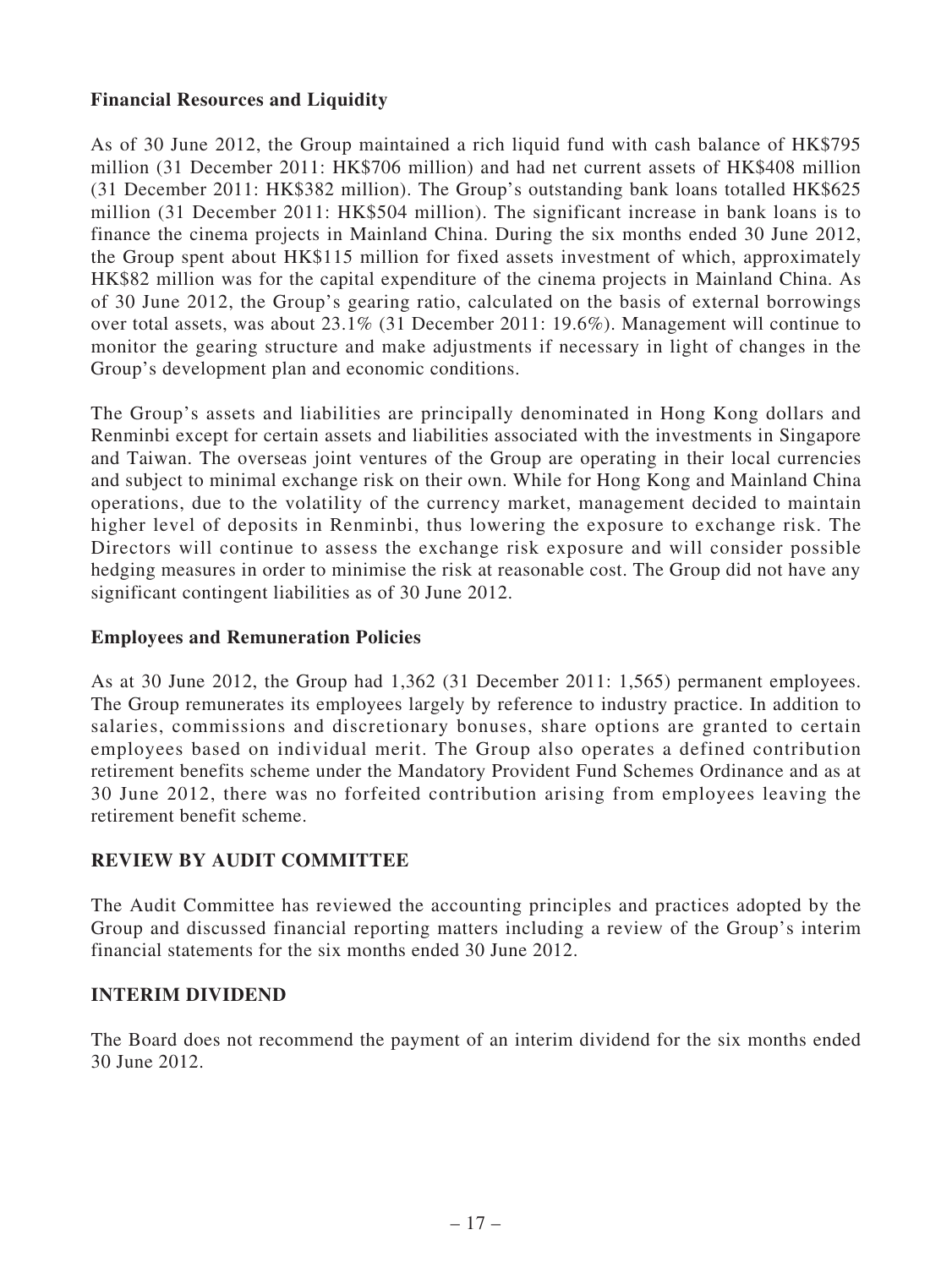### **COMPLIANCE WITH CODE ON CORPORATE GOVERNANCE PRACTICES**

The Board recognises the importance of good corporate governance to maintain the Group's competitiveness and lead to its healthy growth. The Company has taken steps not only to comply with code provision as set out in The Code on Corporate Governance Practices (the "CG Code") as set out in Appendix 14 to the Listing Rules but also to aim at enhancing corporate governance practices of the Group as whole.

For the six months ended 30 June 2012, the Company has complied with the code provisions of CG Code except that pursuant to code provision A.4.1.of the CG Code, non-executive directors of a listed issuer should be appointed for a specific term, subject to re-election. All non-executive Directors of the Company were not appointed for a specific term but are subject to the requirement of retirement by rotation and re-election at least once every three years at the annual general meetings of the Company in accordance with the relevant provisions of the Company's Bye-laws, accomplishing the same purpose as being appointed for a specific term.

As such, the Company considers that sufficient measures have been taken to ensure that the Company's corporate governance practices are no less exacting than those in the code provisions of the CG Code.

#### **PURCHASE, SALE AND REDEMPTION OF LISTED SECURITIES**

During the period and up to the date of this announcement, the Company repurchased certain of its shares on The Stock Exchange of Hong Kong Limited (the "Stock Exchange"). The Directors consider that the share repurchases are beneficial to shareholders of the Company who retain their investments in the Company. Details of the share repurchases are set out below:

| Month/Year   | <b>Number</b><br>of shares<br>repurchased | <b>Highest</b><br>price<br>per share<br>HK\$ | Lowest<br>price<br>per share<br>HK\$ | <b>Aggregated</b><br>consideration<br><i>(excluding)</i><br>transaction<br>costs)<br>HK\$'000 |
|--------------|-------------------------------------------|----------------------------------------------|--------------------------------------|-----------------------------------------------------------------------------------------------|
| January 2012 | 2,990,000                                 | 0.280                                        | 0.260                                | 821                                                                                           |
| May 2012     | 1,385,000                                 | 0.295                                        | 0.275                                | 395                                                                                           |
|              | 4,375,000                                 |                                              |                                      |                                                                                               |

### **MODEL CODE**

The Company has adopted its own code on terms no less exacting than those set out in the Model Code for Securities Transactions by Directors of Listed Issuers in Appendix 10 to the Listing Rules (the "Model Code"). The Company has made specific enquiries with all the Directors and all of them have confirmed that they had complied with the requirements set out in the Model Code and the Company's Code for the six months ended 30 June 2012.